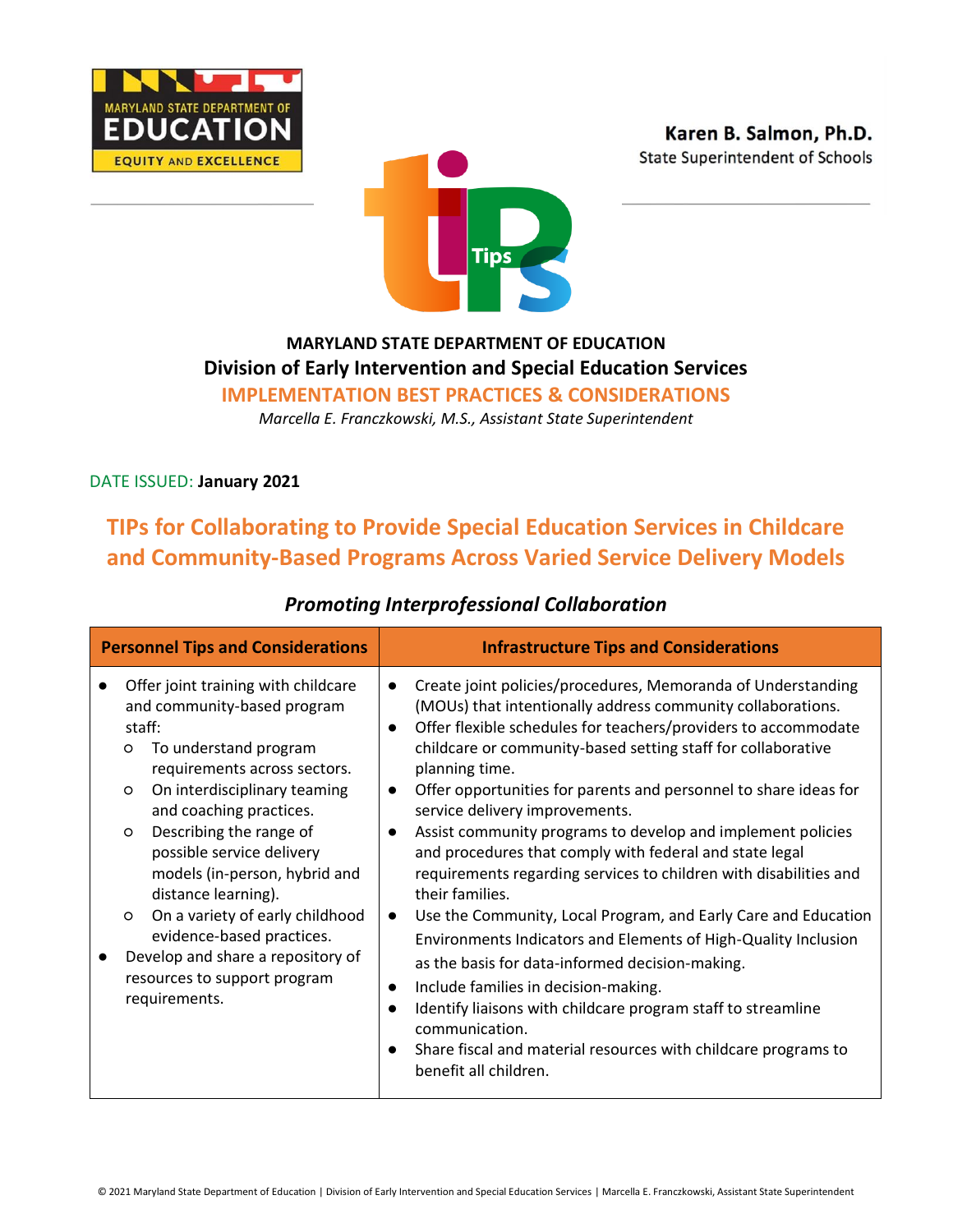**Maryland Example:** Harford County Public Schools (HCPS) developed written Guidelines for Community Special Education Services (IEP) in a Non-HCPS Facility for consistent collaborative efforts.

# *Building Staff Capacity to Co-Develop, Co-Implement, Co-Evaluate IEP Services*

| <b>Personnel Tips and Considerations</b>                                                                                                                                                                                                                                                                                                                                                                                                                                                                                                                                                                                                                                                                                                                                                                                                                                                                      | <b>Infrastructure Tips and Considerations</b>                                                                                                                                                                                                                                                                                                                                                                                                                                                                                                                                                                                       |
|---------------------------------------------------------------------------------------------------------------------------------------------------------------------------------------------------------------------------------------------------------------------------------------------------------------------------------------------------------------------------------------------------------------------------------------------------------------------------------------------------------------------------------------------------------------------------------------------------------------------------------------------------------------------------------------------------------------------------------------------------------------------------------------------------------------------------------------------------------------------------------------------------------------|-------------------------------------------------------------------------------------------------------------------------------------------------------------------------------------------------------------------------------------------------------------------------------------------------------------------------------------------------------------------------------------------------------------------------------------------------------------------------------------------------------------------------------------------------------------------------------------------------------------------------------------|
| Coordinate with childcare and community<br>programs to offer joint training with special<br>education staff and record trainings for future<br>access. (See Personnel Standards trainings)<br>Utilize the Early Care and Education<br>Environments Indicators and Elements as a<br>fidelity tool.<br>Develop a cross-disciplinary coaching model<br>for colleagues and families.<br>Use a team-based approach to understand<br>individual children's challenging behavior,<br>adapt the environment, and plan<br>individualized instruction to teach or<br>strengthen the child's social emotional skills.<br>Meet formally and as a whole to plan lessons<br>and curricular activities, make adaptations,<br>determine effective instructional strategies<br>and review data.<br>Actively seek input from families in decision-<br>making and to gather evidence of<br>generalization to other environments. | Ensure program and specialized services personnel<br>collaborate to embed early childhood services in<br>natural environments and daily routines.<br>Implement policies and procedures that support<br>$\bullet$<br>the high-fidelity use of evidence-based practices<br>with children with disabilities and their families.<br>Consider a variety of methods to engage staff,<br>$\bullet$<br>including flexible schedules, additional<br>compensation for extra training, hiring contractual<br>staff, or engaging private providers.<br>Establish teaming structures that include cross-<br>disciplinary coaching opportunities. |

**Maryland Example:** Montgomery County meets regularly with local Child Youth Services to plan across 55 childcare centers to provide specially designed instruction and related services .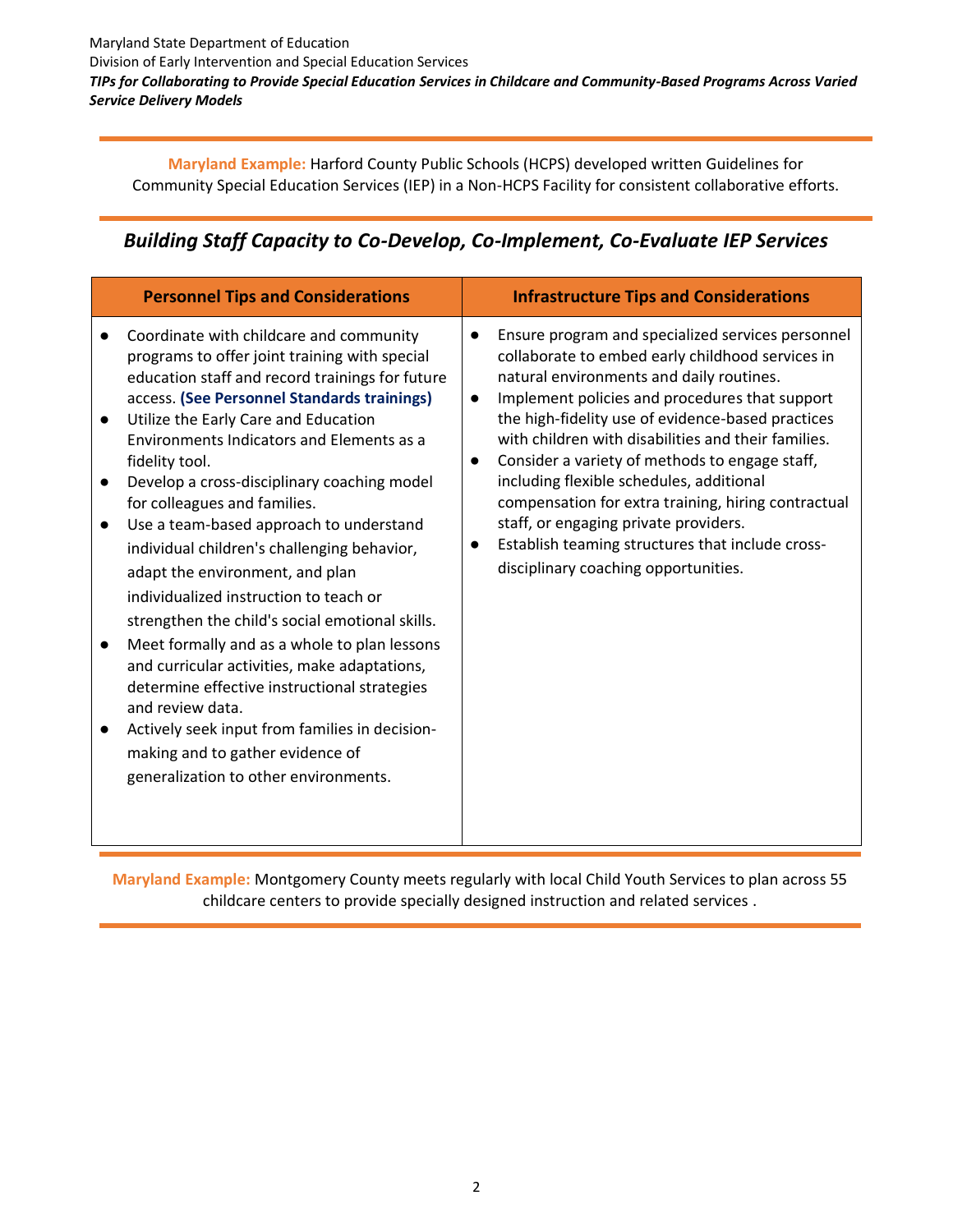| <b>Personnel Tips and Considerations</b>                                                                                                                                                                                                                                                                                                                                                                                                                                                                                                                                                                                                                                                                                                                                                     | <b>Infrastructure Tips and Considerations</b>                                                                                                                                                                                                                                                                                                                                                                                                                                                                                                                                                                                                                                                                                                                                                                                                                                                                                                 |
|----------------------------------------------------------------------------------------------------------------------------------------------------------------------------------------------------------------------------------------------------------------------------------------------------------------------------------------------------------------------------------------------------------------------------------------------------------------------------------------------------------------------------------------------------------------------------------------------------------------------------------------------------------------------------------------------------------------------------------------------------------------------------------------------|-----------------------------------------------------------------------------------------------------------------------------------------------------------------------------------------------------------------------------------------------------------------------------------------------------------------------------------------------------------------------------------------------------------------------------------------------------------------------------------------------------------------------------------------------------------------------------------------------------------------------------------------------------------------------------------------------------------------------------------------------------------------------------------------------------------------------------------------------------------------------------------------------------------------------------------------------|
| Assessment to inform instruction and program<br>change:<br>Utilize the Early Learning Assessment.<br>$\circ$<br>Use authentic assessment based on typical<br>$\circ$<br>routines and family/caregiver information<br>Seek input from the family and other team<br>$\circ$<br>members.<br>Integrate individual adaptive, augmentative<br>communication systems into all routines and<br>ensure that communication (AAC) systems are<br>readily available to individual children at all<br>times.<br>Meet formally to plan lessons and curricular<br>activities, make modifications to individualized<br>goals, determine effective instructional<br>strategies, and review data.<br>Communicate regularly to informally exchange<br>ideas, share observations, and discuss new<br>strategies. | Allow for flexible scheduling to meet the<br>$\bullet$<br>individual needs of families to receive coaching<br>and engage in services.<br>Implement policies and procedures for data<br>$\bullet$<br>collection to guide program evaluation and<br>improvement.<br>Develop and implement policies and procedures<br>$\bullet$<br>to ensure personnel have access to specialized<br>supports and resources to address individualized<br>child and family strengths and needs.<br>Develop written protocols/practices that clearly<br>$\bullet$<br>outline "next steps" when teams need to access<br>additional expertise and supports.<br>Provide materials and technology/devices to<br>$\bullet$<br>families and childcare providers.<br>Coordinate with program liaisons responsible for<br>$\bullet$<br>disability services, such as the Head Start<br>Disability Coordinator.<br>Offer various methods for family engagement.<br>$\bullet$ |

# *Addressing Individual Needs of Children with Disabilities*

**Maryland Example:** In Prince George's County, the Head Start Disability Coordinator is collaborating with LSS itinerant teachers and with the Parent Resource Center (10 sites) to give social emotional support for children in these centers.